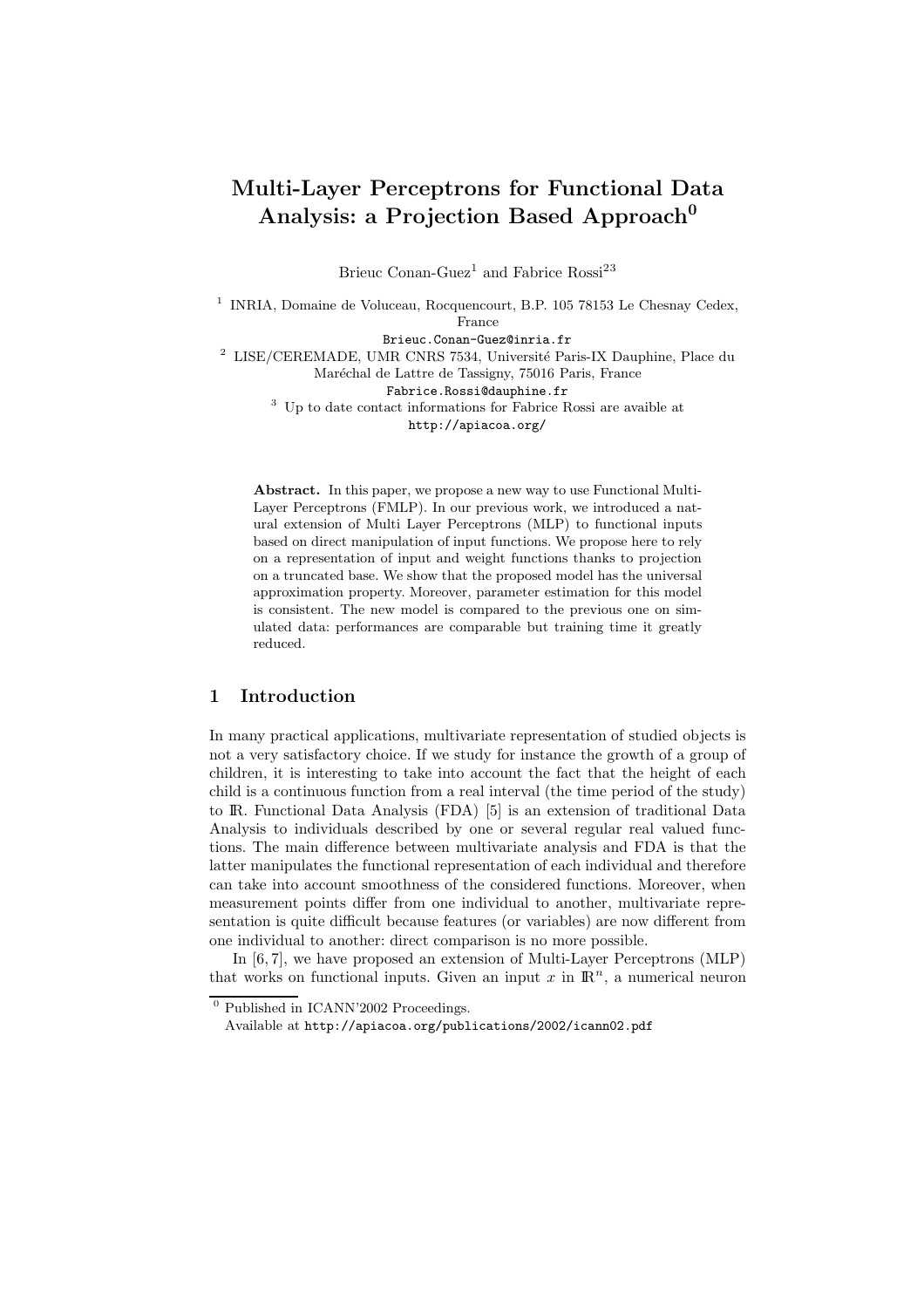calculates an output given by  $T(ax + b)$ , where T is an activation function from IR to IR, a is a vector in  $\mathbb{R}^n$  and b is a real number. The main idea of Functional MLP (FMLP) is to replace the linear form  $x \mapsto bx$  by a continuous linear form defined on a functional space. This approach is quite different from what is commonly used in FDA. FDA is indeed mostly based on linear methods. Moreover, we proposed a direct manipulation of functions, whereas FDA relies on a pre-processing phase. In this phase, each input function is projected on a set of smooth functions (for instance on a truncated B-Spline base). In the present paper, we show that FMLP can also be applied to pre-processed functions. The main advantage of such a solution is that computation time can be greatly reduced without impairing performances (for low dimensional input spaces). The price to pay is less flexibility in the way continuous linear form are represented and therefore reduced performances for high dimensional input spaces.

The paper is organized as follows. We first introduce the FMLP model and our new projection based approach. Then we give important theoretical results for the new model: universal approximation and consistency of parameter estimation. We conclude with some experiments that illustrate differences between direct and projection base approaches.

# 2 Functional MLP

#### 2.1 Functional neurons

As explained in the introduction, the main idea of FMLP is to replace in a neuron a linear form on  $\mathbb{R}^n$  by a continuous linear form defined on the input space of the neuron. This idea was proposed and studied on a theoretical point of view in [8]. Basically, a generalized neuron takes input in E, a normed vectorial space. It is parametrized thanks to a real number  $b$  and a weight form, i.e., an element w of  $E^*$ , the vectorial space of continuous linear forms on  $E$ . The output of the neuron is  $T(w(x) + b)$ .

Of course, it is quite difficult to represent arbitrary continuous linear forms. That's why we proposed in [7] to restrict ourselves to functional inputs. More precisely, we denote  $\mu$  a finite positive Borel measure on  $\mathbb{R}^n$  (the rational for using such a measure will be explained in section 3), and  $L^p(\mu)$  the space of measurable functions from  $\mathbb{R}^n$  to  $\mathbb{R}$  such that  $\int |f|^p d\mu < \infty$ . Then we can define a neuron that maps elements of  $L^p(\mu)$  to R thanks to an activation function T, a numerical threshold b and a weight function, i.e. a function  $w \in L^q(\mu)$  (where q is the conjugate exponent of  $p$ ). Such a neuron maps an input function  $q$  to  $\overline{T(b+\int wg\ d\mu)} \in \mathbb{R}.$ 

#### 2.2 Functional MLP

As a functional neuron gives a numerical output, we can define a functional MLP by combining numerical neurons with functional neurons. The first hidden layer of the network consists exclusively in functional neurons, whereas subsequent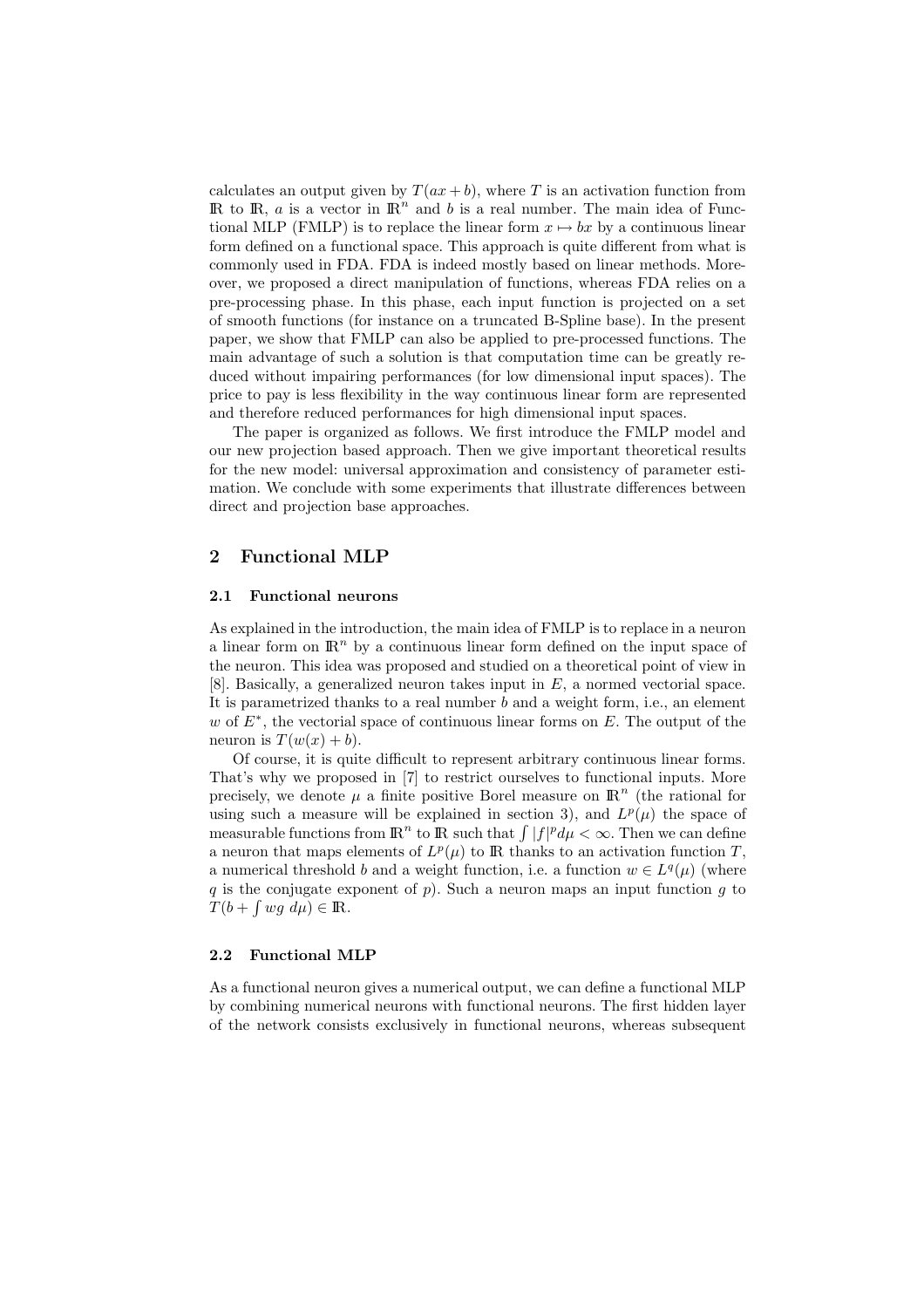layers are constructed exclusively with numerical neurons. For instance an one hidden layer functional MLP with real output computes the following function:

$$
H(g) = \sum_{i=1}^{k} a_i T\left(b_i + \int w_i g \, d\mu\right),\tag{1}
$$

where  $w_i$  are functions of the functional weight space.

# 3 Practical implementation

#### 3.1 Two problems

Unfortunately, even if equation 1 uses simplified linear forms, we still have two practical problems: it is not easy to manipulate functions (i.e., weights) and we have only incomplete data (i.e., input functions are known only thanks to finite sets of input/output pairs). Therefore, computing  $\int wg d\mu$  is quite difficult.

## 3.2 Projection based solution

We have already proposed a direct solution to both problems in [6, 7]. The main drawback of the direct solution is that computation times can be quite long.

In this paper, we propose a new solution based on projected representation commonly used in FDA (see [5]). The main idea is to use a regularized representation of each input function. In this case we assume that the input space is  $L^2(\mu)$  and we consider  $(\phi_i)_{i \in \mathbb{N}^*}$  a Hilbertian base of  $L^2(\mu)$ . We define  $\overline{\Pi}_n(g)$ as the projection of  $g \in L^2(\mu)$  on the vectorial space spanned by  $(\phi_1, \ldots, \phi_n)$ (denoted  $span(\phi_1,\ldots,\phi_n)$ ), i.e.  $\Pi_n(g) = \sum_{i=1}^n (\int \phi_i g \, d\mu) \phi_i$ . Rather than computing  $H(g)$ , we try to compute  $H(\Pi_n(g))$ . Its is important to note that in the proposed approach we consider  $\Pi_n(g)$  to be the effective input function. Therefore, with the projection based approach, we do not focus anymore on computing  $H(q)$ .

In order to represent the weight functions, we consider another Hilbertian base of  $L^2(\mu)$ ,  $(\psi_i)_{i \in \mathbb{N}^*}$  and we choose weight functions in  $span(\psi_1,\ldots,\psi_p)$ . For the weight function  $w = \sum_{i=1}^{p} \alpha_i \psi_i$ , we have:

$$
\int w\Pi_n(g)\,d\mu = \sum_{i=1}^n \sum_{j=1}^p (\int \phi_i g\,d\mu)\alpha_j \int \phi_i \psi_j\,d\mu \tag{2}
$$

For well chosen bases (e.g., B-splines and Fourier series),  $\int \phi_i \psi_j d\mu$  can be easily computed exactly (especially if we use the same base for both input and weight functions!). Moreover, the values do not depend on actual weight and/or input functions. Efficiency of the method is deeply linked to this fact which is a direct consequence of using truncated bases.

A FMLP based on this approach uses a finite number of real parameters because each weight function is represented thanks to its  $p$  real coordinates in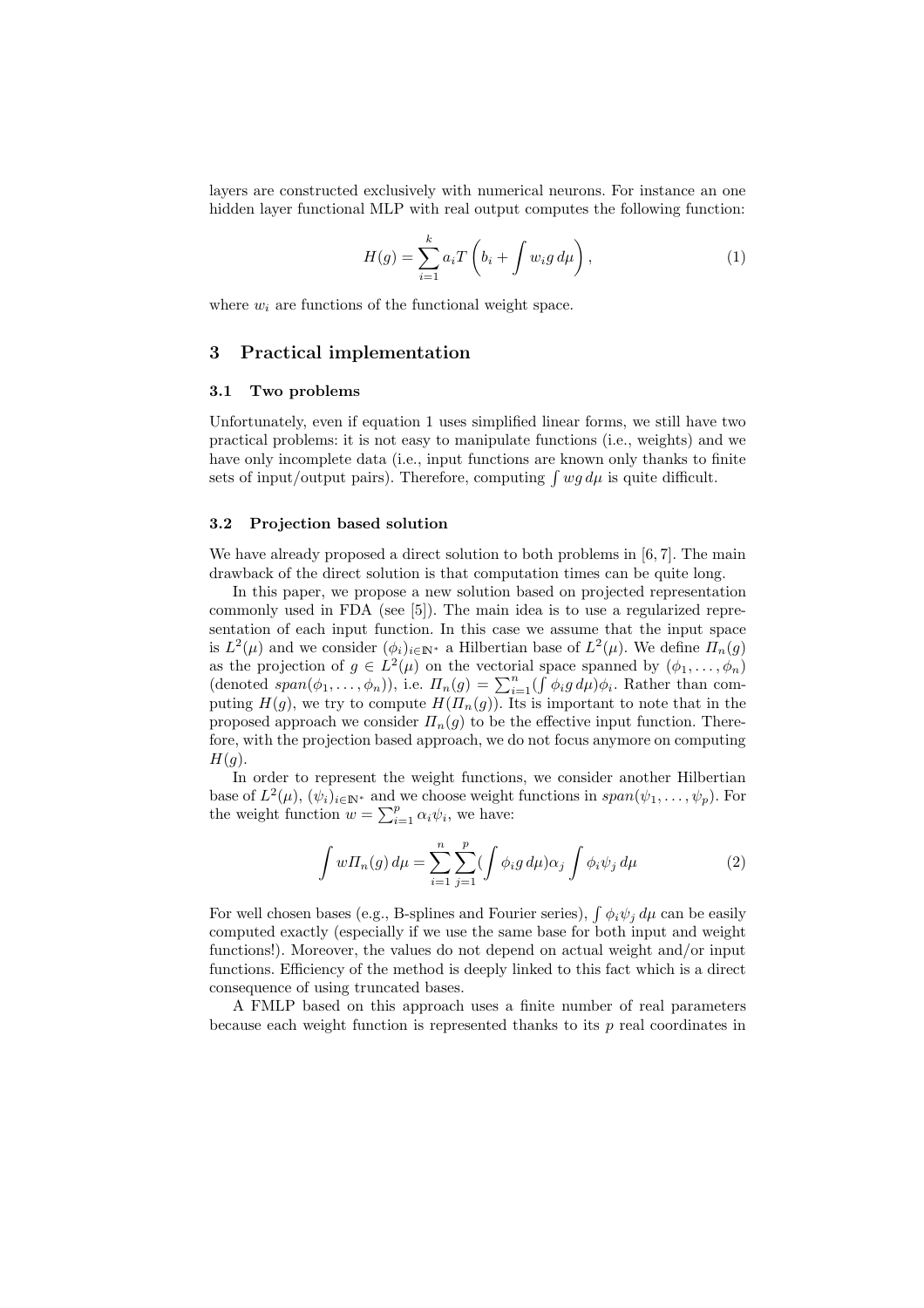$span(\psi_1,\ldots,\psi_p)$ . Weights can be adjusted by gradient descent based algorithms, as the actual calculation done by a functional neuron is now a weighted sum of its inputs if we consider the finite dimensional input vector  $(\int \phi_1 g d\mu, \dots, \int \phi_n g d\mu)$ . Back-propagation is very easily adapted to this model and allows efficient calculation of the gradient.

### 3.3 Approximation of the projection

Of course,  $\Pi_n(g)$  cannot be computed exactly because our knowledge on g is limited to a finite set of input/output pairs, i.e.,  $(x_i, g(x_i))$ . We assume that the measurement points  $x_i$  are realizations of independent identically distributed random variables  $(X_l)_{l\in\mathbb{N}}$  (defined on a probability space  $\mathcal{P}$ ) and we denote  $P_X$  the probability measure induced on  $\mathbb{R}^n$  by those random variables. This observation measure weights measurement points and it seems therefore natural to consider that  $\mu = P_X$ .

Then we can define the random element  $\widehat{H}_n(g)^m$  as the function  $\sum_{i=1}^n \beta_i \phi_i$ that minimizes  $\frac{1}{m} \sum_{i=1}^{m} (g(x_i) - \sum_{i=1}^{n} \beta_i \phi_i(x_i))^2$ . This is a straightforward generalized linear problem which can be solved easily and efficiently with standard techniques. Therefore, rather than computing  $H(\Pi_n(g))$  we compute a realization of the random variable  $H(\widehat{H}_n(g)^m)$ . Following [1] we show in [4] that  $\widehat{\Pi}_n(g)^m$  converges almost surely to  $\Pi_n(g)$  (in  $L^2(\mu)$ ). This proof is based on an application of theorem 1.1.1 of [3].

# 4 Theoretical results

#### 4.1 Universal approximation

Projection based FMLP are universal approximators:

**Corollary 1.** We use notations and hypothesis of subsection 3.2. Let  $F$  be a continuous function from a compact subset K of  $L^2(\mu)$  to R and let  $\epsilon$  be an arbitrary strictly positive real number. We use a continuous non polynomial activation function T. Then there is  $n > 0$  and  $p > 0$  and a FMLP (based on T and using weight functions in span $(\psi_1, \ldots, \psi_p)$  such that  $|H(\Pi_n(q)) - F(q)| < \epsilon$  for each  $q \in K$ .

Proof. Details can be found in [4]. First we apply corollary 1 of [7] (this result is based on very general theorems from  $[8]$  to find a FMLP H based on T that approximates F with precision  $\frac{\epsilon}{2}$ . This is possible because  $(\psi_i)_{i \in \mathbb{N}^*}$  is a Hilbertian base of  $L^2(\mu)$  which is its own dual. p is obtained as the maximum number of base functions used to represent weights functions in the obtained FMLP.

 $H$  is continuous (because  $T$  is continuous) and therefore uniformly continuous on K. There is  $\eta > 0$  such that for each  $(f, g) \in K^2$ ,  $||f - g||_2 < \eta$  implies  $|H(f) - H(g)| < \frac{\epsilon}{2}$ . As  $(\phi_i)_{i \in \mathbb{N}^*}$  is a basis and K is compact, there is  $n > 0$  such that for each  $g \in K$ ,  $||H_n(g) - g||_2 < \eta$ , which allows to conclude.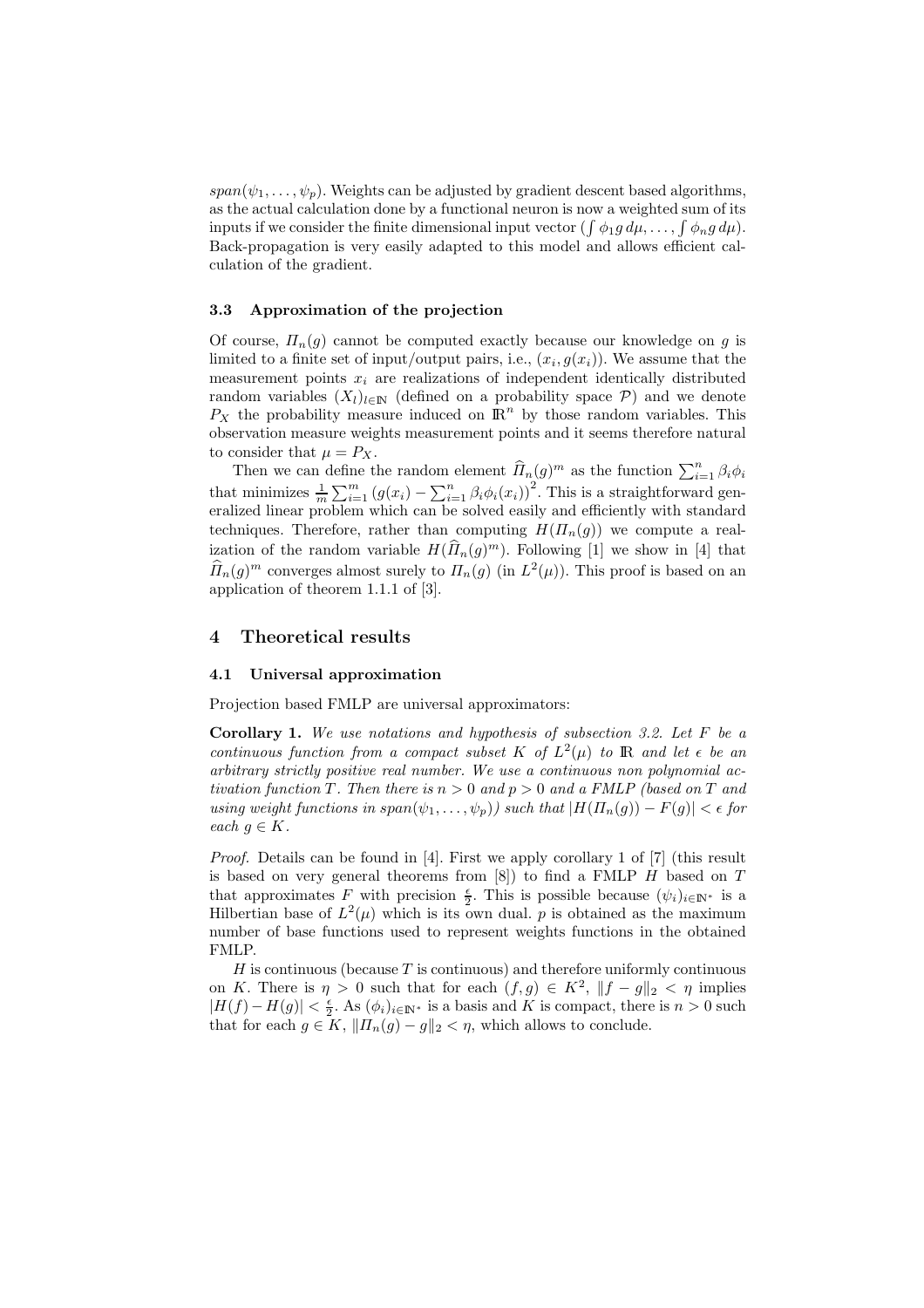In the practical case,  $\Pi_n(g)$  is replaced by  $\widehat{\Pi}_n(g)^m$  which does not introduce any problem thanks to the convergence result given in 3.3.

#### 4.2 Consistency

When we estimate optimal parameters for a Functional MLP, our knowledge of data is limited in two ways. As always in Data Analysis problems, we have a finite set of input/output pairs. Moreover (and this is specific to FDA), we have also a limited knowledge of each input function. Therefore we cannot apply classical MLP consistency results (e.g., [9]) to our model. Nevertheless, we demonstrate a consistency result in [4], which is summarized here.

We assume that input functions are realizations of a sequence of independent identically distributed random elements  $(G<sup>j</sup>)<sub>j\in N</sub>$  with values in  $L<sup>2</sup>(\mu)$  and we denote  $G = G^1$ . In regression or discrimination problems, each studied function  $G^j$  is associated to a real value  $Y^j$   $((Y^j)_{j\in\mathbb{N}})$  is a sequence of independent identically distributed random variables and we denote  $Y = Y^1$ ). Our goal is that the FMLP gives a correct mapping from  $q$  to  $y$ . This is modeled thanks to a cost function  $l$  (in fact we embed in  $l$  both the cost function and the FMLP calculation). If we call  $w$  the vector of all numerical parameters of a FMLP, we have to minimize  $\lambda(w) = E(l(G, Y, w)).$ 

As we have a finite number of functions, the theoretical cost is replaced by the random variable  $\widehat{\lambda}_N(w) = \frac{1}{N}$  $\frac{1}{N}\sum_{j=1}^{N}l(G^j,Y^j,w)$ . Moreover,  $H(\Pi_n(g))$  is replaced by the random variable  $H(\widehat{H}_n(g)^m)$ . Therefore, we have to replace l by an approximation which gives the random variable  $\widehat{\lambda}_N(w)^m = \frac{1}{N} \sum_{j=1}^N l(G^j, Y^j, w)^m$ .

We call  $\widehat{w}_{N}^{m}$  a minimizer of  $\widehat{\lambda}_{N}(w)^{m}$  and  $W^{*}$  the set of minimizers of  $\lambda(w)$ . We show in [4] that  $\lim_{n\to\infty} \lim_{m\to\infty} d(\widehat{w}_n^m, W^*) = 0.$ 

## 5 Simulation result

We have tried our model on a simple discrimination problem: we ask to a functional MLP to classify functions into classes. Example of the first class are functions of the form  $f_d(x) = \sin(2\pi(x - d))$ , whereas function of the second class have the general form  $g_d(x) = \sin(4\pi(x - d)).$ 

For each class we generate example input functions according to the following procedure:

- 1. d is randomly chosen uniformly in [0, 1]
- 2. 25 measurement points are randomly chosen uniformly in [0, 1]
- 3. we add a centered Gaussian noise with 0.7 standard deviation to the corresponding outputs

Training is done thanks to a conjugate gradient algorithm and uses early stopping: we used 100 training examples (50 of each class), 100 validation examples (50 of each class) and 300 test examples (150 for each class).

We have compared on those data our direct approach ([6]) to the projection based approach. For both approaches we used a FMLP with three hidden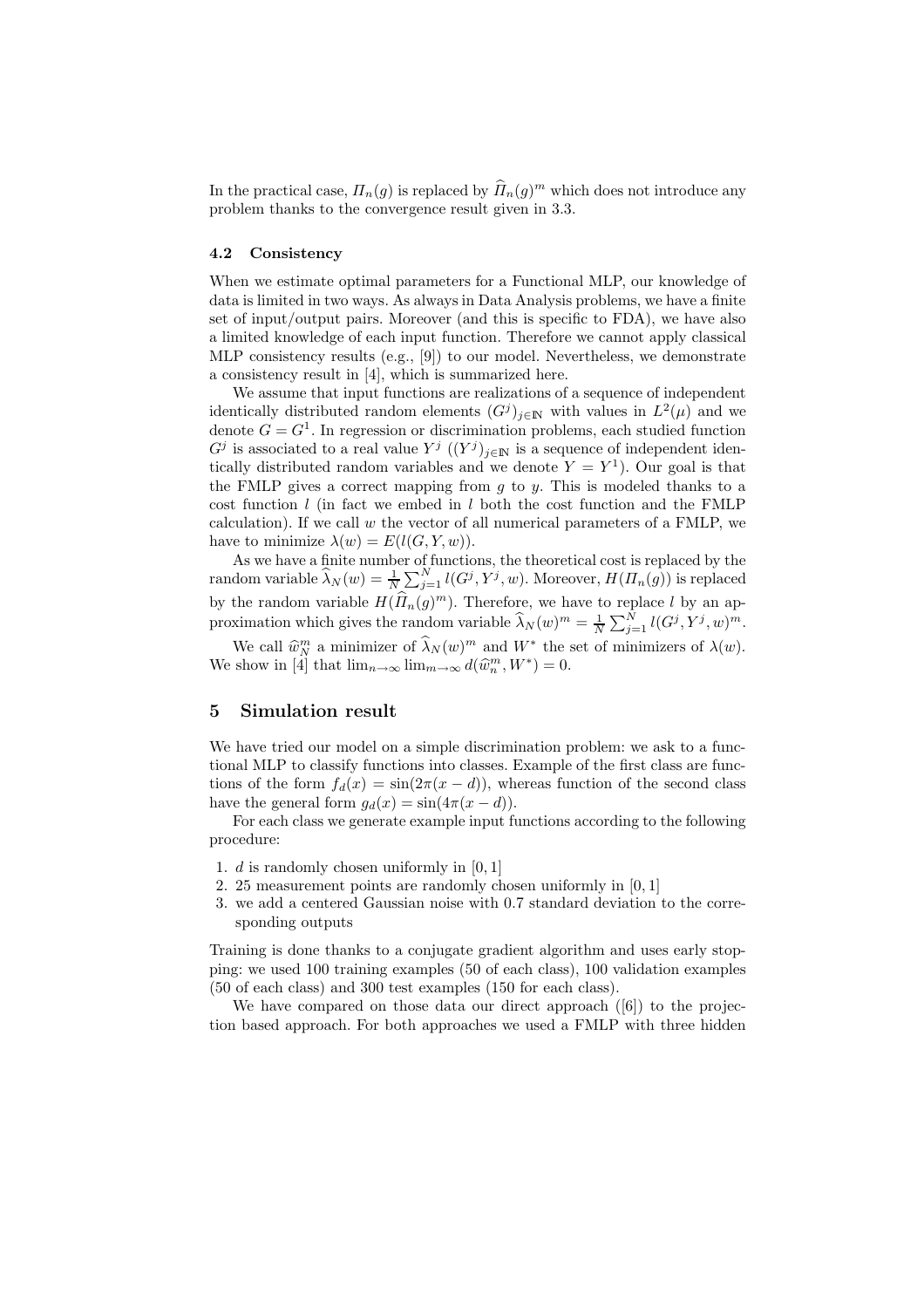functional neurons. Each functional neuron uses 4 cubic B-splines to represent its weight function. For the projection based approach, input functions are represented thanks to 6 cubic B-splines. Both models use a total of 19 numerical parameters. For the direct approach, we obtain a recognition rate of 94.4 % whereas the projection based approach achieves 97% recognition rate. Moreover, each iteration of the training algorithm takes about 20 times more time for the direct approach than for the projection based approach.

We have conducted other experiments (for instance the circle based one described in [6]) which give similar results. When the dimension of the input space of each function increases, the generalized linear model used to represent input and weight functions becomes less efficient than a non linear representation ([2]). We have therefore to increase the number of parameters in order to remain competitive with the direct method which can use numerical MLP to represent weights.

## 6 Conclusion

We have proposed in this paper a new way to work with Functional Multi Layer Perceptrons (FMLP). The projection based approach shares with the direct one very important theoretical properties: projection based FMLP are universal approximators and parameter estimation is consistent for such model.

The main advantage of projection based FMLP is that computation time is greatly reduced compared to FMLP based on direct manipulation of input functions, whereas performances remain comparable. Additional experiments are needed on input functions with higher dimensional input spaces (especially on real world data). For this kind of functions, advantages of projection based FMLP should be reduced by the fact that they cannot use traditional MLP to represent weight and input functions. The direct approach does not have this limitation and should therefore use less parameters. Our goal is to establish practical guidelines for choosing between both approaches.

# References

- 1. Christophe Abraham, Pierre-Andr´e Cornillon, Eric Matzner-Lober, and Nicolas Molinari. Unsupervised curve clustering using b-splines. Technical Report 00–04, ENSAM–INRA–UM II–Montpellier, October 2001.
- 2. Andrew R. Barron. Universal Approximation Bounds for Superpositions of a Sigmoidal Function. IEEE Trans. Information Theory, 39(3):930–945, May 1993.
- 3. Helga Bunke and Olaf Bunke, editors. Nonlinear Regression, Functional Relations and Robust Methods, volume II of Series in Probability and Mathematical Statistics. Wiley, 1989.
- 4. Brieuc Conan-Guez and Fabrice Rossi. Projection based functional multi layer perceptrons. Technical report, LISE/CEREMADE & INRIA, http://www.ceremade. dauphine.fr/, february 2002.
- 5. Jim Ramsay and Bernard Silverman. Functional Data Analysis. Springer Series in Statistics. Springer Verlag, June 1997.